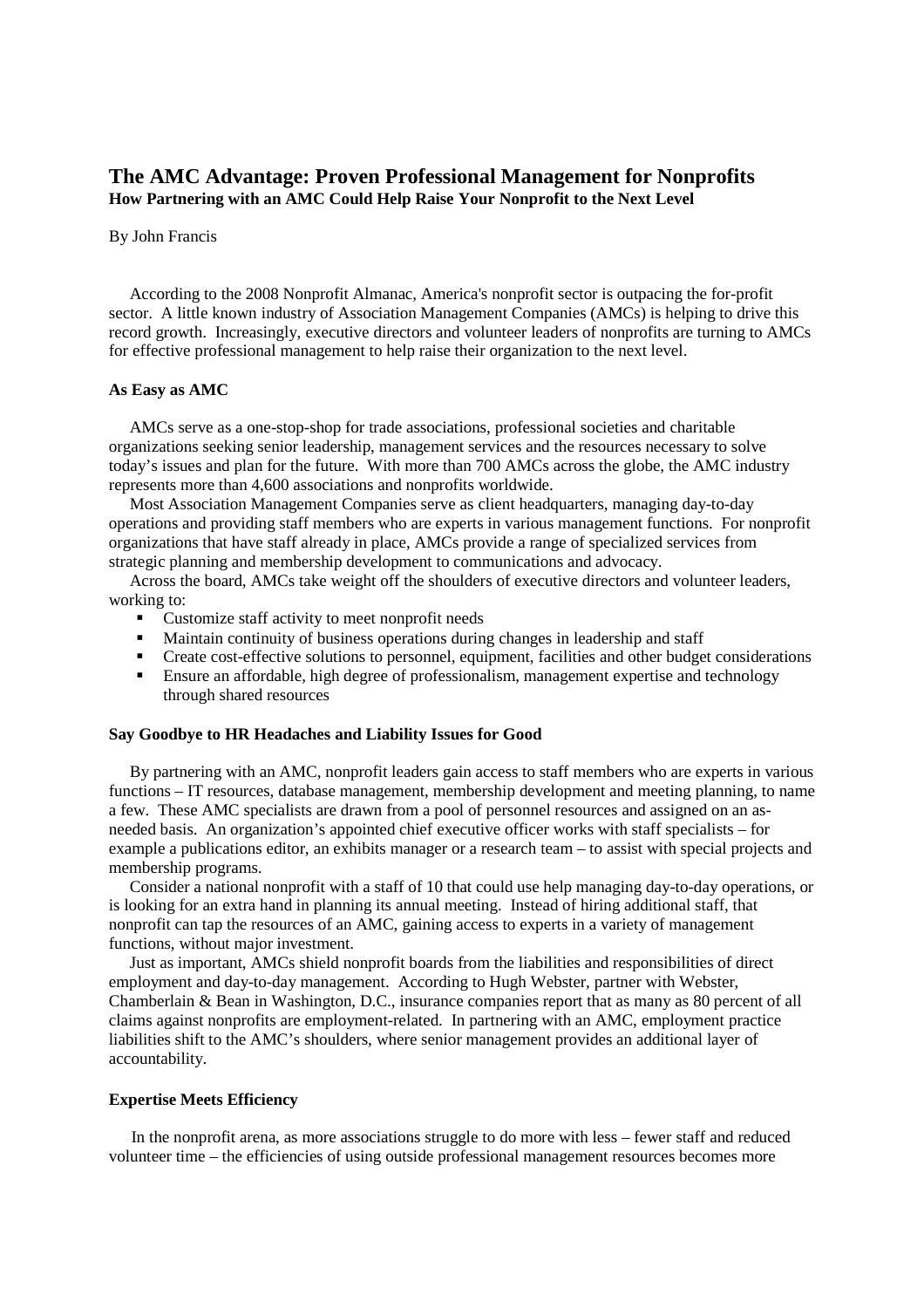appealing. Working within a framework of shared resources, overhead costs for professional services are shared by each AMC's client associations and nonprofits, increasing resources and capabilities without skyrocketing fees.

 Each nonprofit pays only for the hours staff specialists put against specific tasks, thereby benefiting from professional expertise without paying the costs associated with hiring full-time staff.

Beyond cost-effectiveness, the AMC model allows client services to be customized to meet specific goals. Services include:

- Executive, administrative and financial management
- **Strategic planning**
- Public affairs and lobbying
- Issues advocacy (government affairs and communications)<br>■ Membership development
- Membership development
- Meeting/convention/trade show management<br>Marketing and communication services
- Marketing and communication services
- Education and professional development
- Promotional and education programs
- Certification
- Codes and standards
- Statistical research
- Creative services (brochures, newsletters, magazines, etc.)<br>■ Technology and Web site support (webinars, podcasts, etc.)
- Technology and Web site support (webinars, podcasts, etc.)
- Database management

## **The AMC Model at Work**

 In 2001, a group of leading scientists led by Leonard Zon, M.D., of Harvard Medical School, formed the International Society for Stem Cell Research (ISSCR), to facilitate collaboration among the scientific community, promote responsible science and influence public policy.

 Without an active board of directors, members or resources in place, the Society grappled with meager funds for start-up work and little strategic vision for the organization's growth. The ISSCR needed a turn-key infrastructure. It needed expertise in strategy and governance; in marketing, fundraising and member services; and in meetings management. It needed administrative support. What the ISSCR needed was a qualified association management company.

 Dr. Zon contacted an AMC-managed organization in a related field, to solicit recommendations for potential management partners. After issuing an RFP, ISSCR found its perfect management match in The Sherwood Group, Inc., a Chicago-area association management company with an extensive roster of client experience in the healthcare, science and technology sectors.

 The Sherwood Group helped ISSCR establish its legal and governance structure, and develop a financial plan. Heading into 2003, Sherwood planned ISSCR's first meeting – a make-or-break moment for the new organization – marketing the event, cultivating fundraising dollars, and liaising with related nonprofit and governmental organizations. Ultimately, the event attracted more than 600 attendees – a success.

 Today, working with The Sherwood Group, ISSCR boasts more than 2,500 members worldwide; 2,800 meeting attendees and an exhibit hall featuring 150 booths; a journal and a Web site; a scholarship program; and an engaged volunteer board of directors and strong committee structure. Sherwood staffs ISSCR's full-time executive director, marketing manager, administrators and specialists, ultimately freeing the ISSCR board to focus on strategic direction rather than tactical issues.

## **Online Matchmaking**

AMC Institute, the trade association that represents the Association Management Company (AMC) industry, boasts more than 150 qualified AMC members throughout the U.S., Canada, Europe and Asia.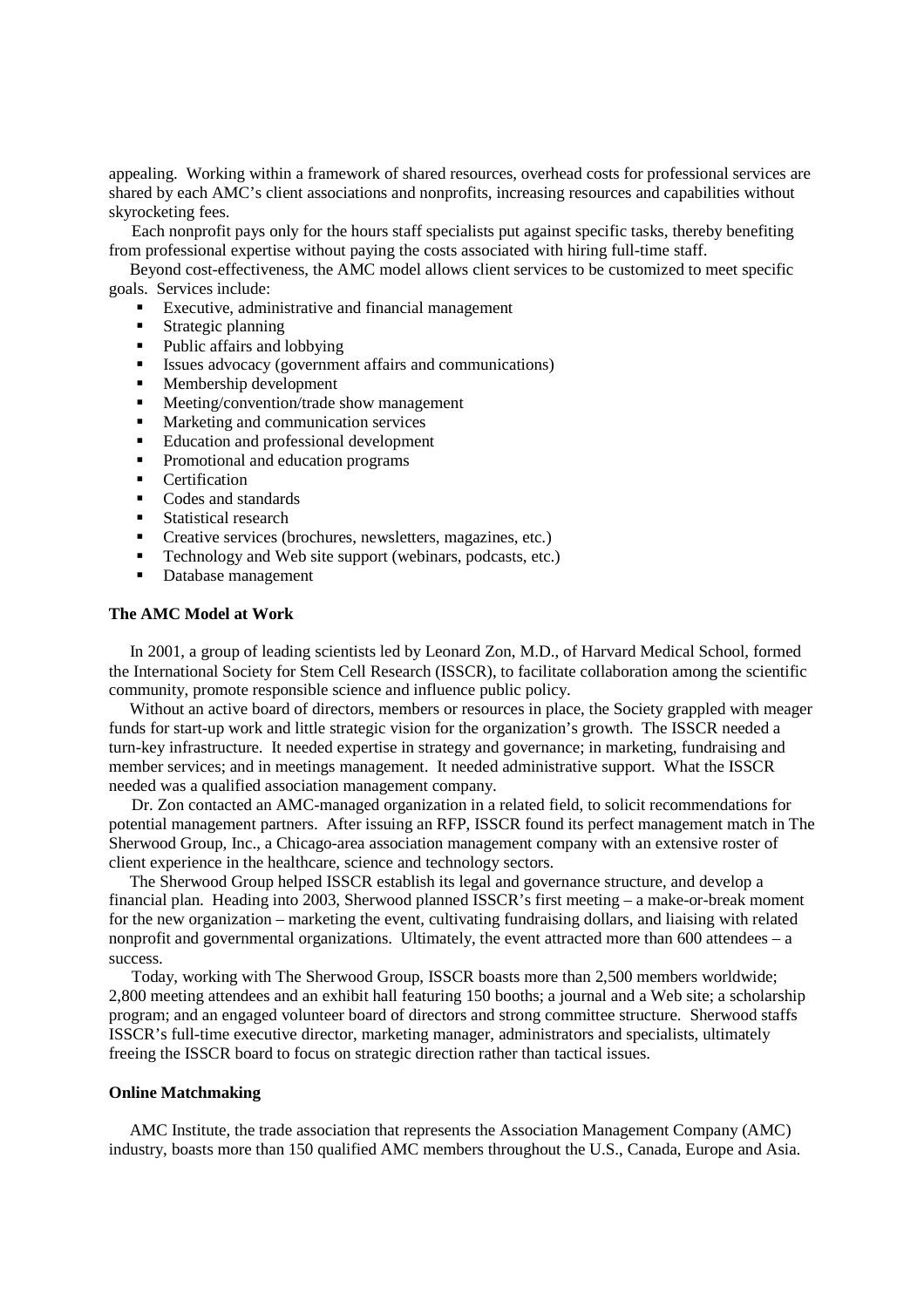They've been connecting associations and qualified AMCs since 2004, via a four-part online Request for Proposal service. To date, more than 100 associations and nonprofits have turned to AMC Institute's site to find their AMC match – whether they were in the market for full-service management or specialized services.

To match nonprofits and highly compatible AMCs, AMC Institute developed an online application, complete with step-by-step instructions. First, nonprofits must complete a 'personality profile': an overview of their organization, from geographic scope and number of local chapters to membership benefits. Step two gets more specific, with questions about the root of the search and the timeline. Next, nonprofits are prompted to outline projected scope of services, with options including membership management, financials, meeting/convention, educational workshops and marketing and publications. And in step four, they fill out a financial profile and details of their meetings schedule.

Then at the click of a button, the RFP is immediately distributed to more than 150 qualified association management companies stored in AMC Institute's database. Or nonprofits can narrow the search by location, size, client type, management specialization or AMC Institute Accreditation status.

#### **The AMC Advantage**

 For many nonprofits, AMCs are the ultimate partner. To find out more about AMC Institute and the many benefits of partnering with an association management company, visit www.AMCInstitute.org.

*John Francis is president of the AMC Institute board of directors and president of The HARRINGTON Company, one of Minnesota's largest association management firms, providing professional management and consultation services to state, regional, national and international associations, societies and foundations. An AMC professional for more than 20 years, John is an active member of the American Society of Association Executives (ASAE) and the Midwest Society of Association Executives (MSAE). JFrancis@harringtoncompany.com*